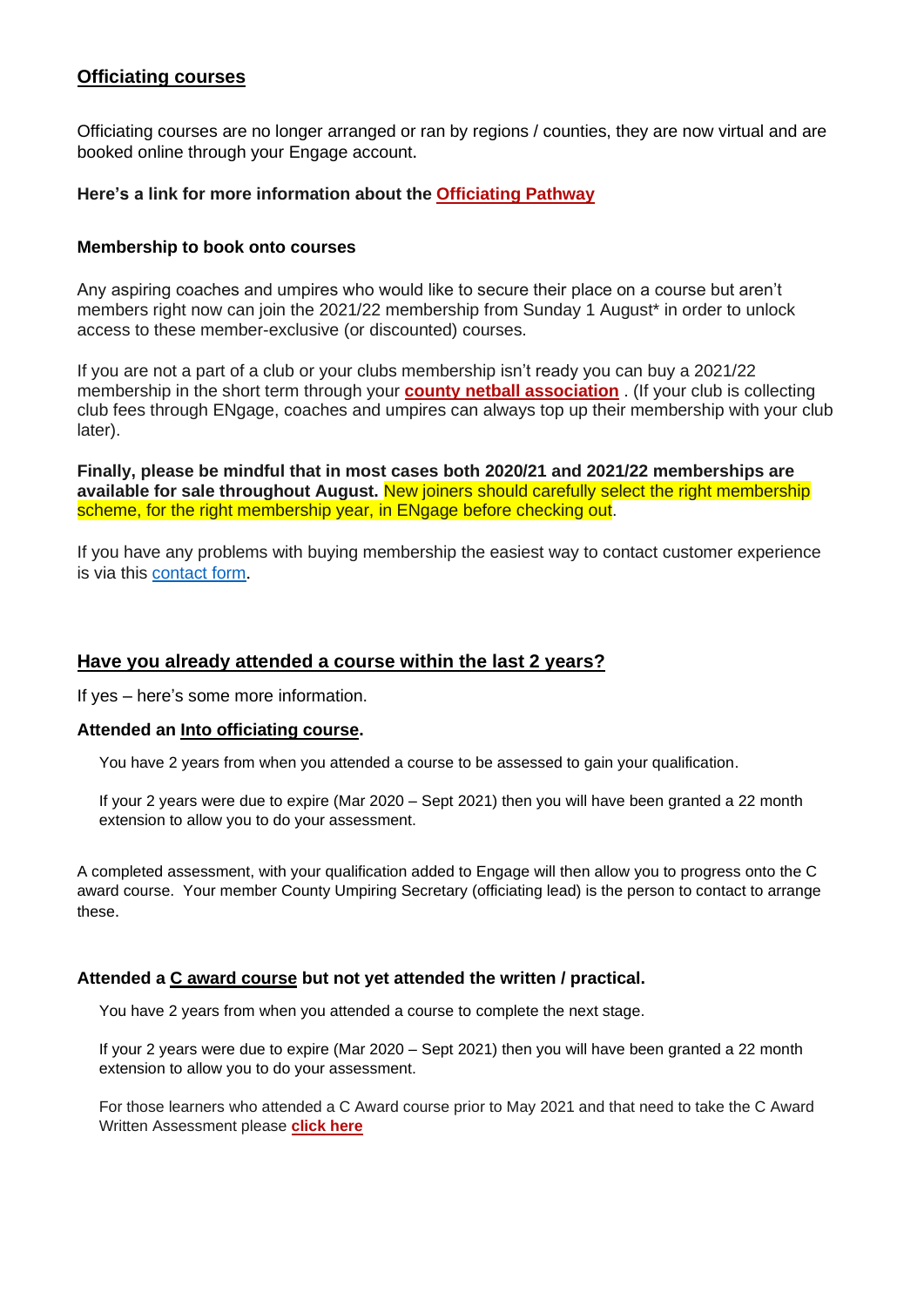# *If you would like to attend an [officiating course,](https://www.englandnetball.co.uk/get-involved/officiating/courses/) below are details about them both.*

# **[Into officiating](https://www.englandnetball.co.uk/course/into-officiating-course/) Course Overview**

**Minimum Age:** 13 **Duration:** Two virtual sessions each two hours in duration – 4 hours in total **Cost of course:** £40

The Into Officiating Course is the first step on the officiating pathway. It will help you to understand the basic rules of the game, as well as cover some of the basic positioning and movement required to enable you to 'whistle well' whilst being an umpire. The course is designed for people new to umpiring and new to the rules of the game. The virtual sessions form the first part of the Into Officiating Award with a successful 15 minute practical assessment (organised by your member county) required to gain the full qualification.

Click **[here](https://d2cx26qpfwuhvu.cloudfront.net/englandnetball/wp-content/uploads/2021/05/10200434/Basic-pathway-2021.pdf)** to find out more about the England Netball Officiating Pathway.

#### **Who is this course for?**

The course is perfect for anyone that would like to start officiating at grassroots level or in a school environment.

# **What will I need to do?**

- Be a full member of England Netball
- Attend **both** virtual sessions of the designated course (Please note that we do not allow learners to move from course to course)
- Have access to a computer (with the internet enabled) and a camera and microphone so we can see and interact with you
- Be prepared to go out and practice your umpiring prior to your practical assessment

#### **Outcomes**

By successfully completing the Into Officiating Course, you will:

- Improve your understanding of the rules of netball
- Gain the basic knowledge and skills to undertake umpiring at netball matches
- Be able to keep an accurate scorecard
- Understand the requirements to progress along the officiating pathway
- Able to progress onto the Into Officiating Award Practical Assessment

#### **Into Booking Process**

Prior to booking your virtual Into Officiating Award sessions you should contact your membership County Officiating Lead as they will be able to give you a whole host of information about the course and the pathway and could support you with practical opportunities after your virtual sessions.

To book your place enter your postcode in the box provided (on the right) and click search. This will take you to the relevant section of our website where you can click on the Course menu and select the Into Officiating Award course you wish to attend. Make sure you have your EN ID and a credit or debit card.

#### **Post Course**

The Into Officiating Resource Hub provides you with a number of resources that will support you after the formal course has finished. Your county will also be in touch with you post course to talk you through any local support that may be on offer. This may include a bonus additional practical session to support your development as an umpire. These sessions are **not** a compulsory part of the pathway and are a membership benefit of the county you are attached to. Please visit your County website to find the details of your Officiating Lead.

#### **Practical Assessment Process**

For more information on the practical assessment process for the Into Officiating Award please contact your County Officiating Lead.